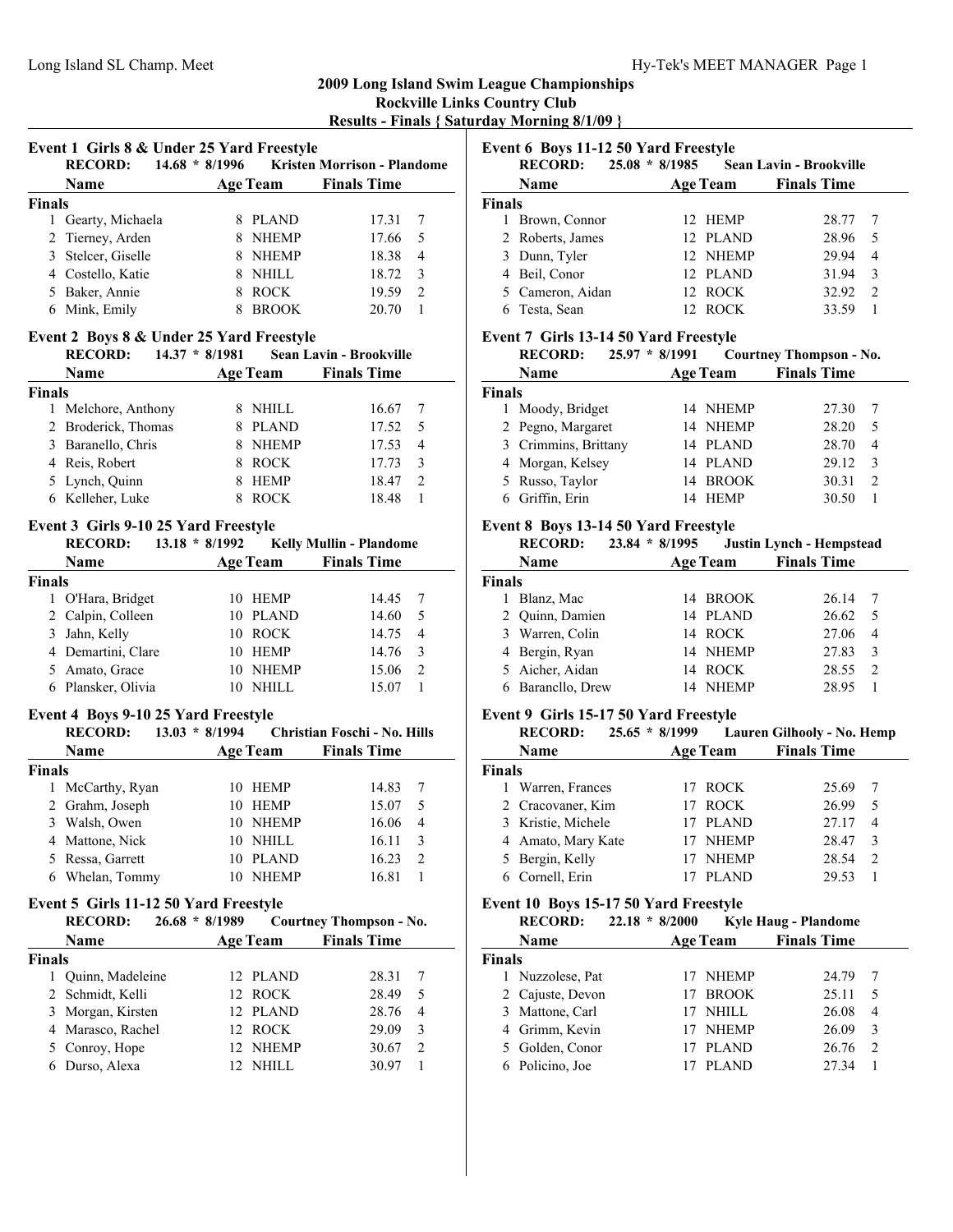# **2009 Long Island Swim League Championships Rockville Links Country Club**

**Results - Finals { Saturday Morning 8/1/09 }**

| Event 11 Girls 8 & Under 25 Yard Backstroke<br>$19.56 * 8/1990$<br><b>RECORD:</b><br>Lauren Gilhooly - No. Hemp |  |              |                                 |                |  |  |  |
|-----------------------------------------------------------------------------------------------------------------|--|--------------|---------------------------------|----------------|--|--|--|
| <b>Name</b>                                                                                                     |  |              | <b>Finals Time</b>              |                |  |  |  |
| <b>Finals</b>                                                                                                   |  |              |                                 |                |  |  |  |
| Chan, Lauren                                                                                                    |  | <b>NHEMP</b> | 23.00                           |                |  |  |  |
| 2 Goodwin, Abby                                                                                                 |  | <b>PLAND</b> | 23.11                           | 5              |  |  |  |
| 3 Stelcer, Giselle                                                                                              |  |              | 24.43                           | 4              |  |  |  |
| 4 Trotta, Kelly                                                                                                 |  | <b>PLAND</b> | 24.84                           | 3              |  |  |  |
| 5 Riordan, Maeve                                                                                                |  | <b>ROCK</b>  | 26.88                           | $\overline{c}$ |  |  |  |
| O'Connell, Claire                                                                                               |  | <b>HEMP</b>  | 28.17                           |                |  |  |  |
|                                                                                                                 |  |              | <b>Age Team</b><br><b>NHEMP</b> |                |  |  |  |

# **Event 12 Boys 8 & Under 25 Yard Backstroke**

|               | <b>RECORD:</b>   | $18.34 * 8/1996$ |    |                 | Alex DiIorio - Plandome |                |
|---------------|------------------|------------------|----|-----------------|-------------------------|----------------|
|               | <b>Name</b>      |                  |    | <b>Age Team</b> | <b>Finals Time</b>      |                |
| <b>Finals</b> |                  |                  |    |                 |                         |                |
|               | Brown, Kieran    |                  |    | <b>HEMP</b>     | 21.36                   |                |
|               | 2 Kelleher, Luke |                  | 8. | <b>ROCK</b>     | 23.42                   | -5             |
|               | 3 Weber, Patrick |                  |    | <b>PLAND</b>    | 24.77                   | $\overline{4}$ |
|               | 4 Whelan, John   |                  |    | <b>NHEMP</b>    | 25.22                   | 3              |
|               | 5 Sluka, Matt    |                  |    | <b>NHILL</b>    | 25.59                   | $\mathcal{D}$  |
|               | 6 Saville, Jack  |                  |    | <b>PLAND</b>    | 26.90                   |                |

#### **Event 13 Girls 9-10 25 Yard Backstroke**

|               | <b>RECORD:</b><br>$16.30 * 8/1988$ |              |                 | <b>Bridget Ross - Plandome</b> |               |
|---------------|------------------------------------|--------------|-----------------|--------------------------------|---------------|
|               | Name                               |              | <b>Age Team</b> | <b>Finals Time</b>             |               |
| <b>Finals</b> |                                    |              |                 |                                |               |
|               | 1 O'Hara, Bridget                  | $10^{\circ}$ | HEMP            | 17.39                          | -7            |
|               | 2 Mulholland, Kylie                |              | 10 PLAND        | 17.52                          | - 5           |
|               | 3 Garvey, Olivia                   |              | 10 NHEMP        | 18.45                          | 4             |
|               | 4 Reilly, Emma                     |              | 10 PLAND        | 18.77                          | 3             |
|               | 5 Jahn, Kelly                      |              | 10 ROCK         | 18.90                          | $\mathcal{D}$ |
|               | Amato, Grace                       |              | <b>NHEMP</b>    | 19 76                          |               |

#### **Event 14 Boys 9-10 25 Yard Backstroke**

| <b>RECORD:</b>  |     |              |                                                                                        |                           |
|-----------------|-----|--------------|----------------------------------------------------------------------------------------|---------------------------|
| <b>Name</b>     |     |              | <b>Finals Time</b>                                                                     |                           |
| <b>Finals</b>   |     |              |                                                                                        |                           |
| O'Krepkie, Nick |     |              | 18.84                                                                                  |                           |
| 2 Parisi, Nolan |     |              | 19.30                                                                                  | 5                         |
| 3 Hampton, Cole | 10  |              | 20.69                                                                                  | 4                         |
| 4 Whelan, Tommy | 10. |              | 20.88                                                                                  | 3                         |
| 5 Raimondi, Ben | 10  | <b>NHILL</b> | 23.42                                                                                  | $\mathcal{L}$             |
| Dunster, Connor | 10  | <b>ROCK</b>  | 24.05                                                                                  |                           |
|                 |     |              | $15.71 * 8/5/2004$<br><b>Age Team</b><br>10 NHEMP<br>10 PLAND<br>NHILL<br><b>NHEMP</b> | Michael Conroy - No. Hemp |

# **Event 15 Girls 11-12 50 Yard Backstroke**

|               | <b>RECORD:</b>     |                 |          | 30.25 * 8/3/2008 Breann Lydon - Brookville |                |
|---------------|--------------------|-----------------|----------|--------------------------------------------|----------------|
|               | <b>Name</b>        | <b>Age Team</b> |          | <b>Finals Time</b>                         |                |
| <b>Finals</b> |                    |                 |          |                                            |                |
|               | 1 Tierney, Lauren  |                 | 12 NHEMP | 33.89                                      | 7              |
|               | 2 Brooks, Taylor   |                 | 12 PLAND | 34.45                                      | - 5            |
|               | 3 Morgan, Kirsten  |                 | 12 PLAND | 34.65                                      | $\overline{4}$ |
|               | 4 Marasco, Rachel  |                 | 12 ROCK  | 36.43                                      | $\mathcal{F}$  |
|               | 5 Demartini, Grace |                 | 12 HEMP  | 37.29                                      | $\mathcal{D}$  |
|               | 6 Conroy, Hope     |                 | 12 NHEMP | 3794                                       |                |

# **Event 16 Boys 11-12 50 Yard Backstroke**

|               | <b>RECORD:</b>   | $L$ , ent to boys if is so then buenon one<br>$29.04 * 8/1994$ |                 | Justin Lynch - Hempstead |                |
|---------------|------------------|----------------------------------------------------------------|-----------------|--------------------------|----------------|
|               | Name             |                                                                | <b>Age Team</b> | <b>Finals Time</b>       |                |
| <b>Finals</b> |                  |                                                                |                 |                          |                |
|               | Beil, Conor      |                                                                | 12 PLAND        | 34.87                    |                |
|               | 2 Kristie, Steve |                                                                | 12 PLAND        | 36.28                    | - 5            |
|               | 3 Brown, Connor  |                                                                | 12 HEMP         | 36.82                    | $\overline{4}$ |
|               | 4 Dunn, Tyler    |                                                                | 12 NHEMP        | 40.76                    | 3              |
|               | 5 McNally, Bryan |                                                                | 12 HEMP         | 41.34                    | 2              |
|               | Hogg, Matt       |                                                                | NHILL           | 43.80                    |                |

# **Event 17 Girls 13-14 50 Yard Backstroke**

| <b>RECORD:</b> | 30.09 * 7/30/2009 Breann Lydon |  |
|----------------|--------------------------------|--|
|                |                                |  |

| Name                  | <b>Age Team</b> | <b>Finals Time</b>      |
|-----------------------|-----------------|-------------------------|
| <b>Finals</b>         |                 |                         |
| 1 Lydon, Breann       | 14 BROOK        | $29.38*7$               |
| 2 Riordan, Maggie     | 14 ROCK         | 33.51<br>5              |
| 3 Tierney, Emily      | 14 NHEMP        | 34.57<br>$\overline{4}$ |
| 4 Morgan, Kelsey      | 14 PLAND        | 35.47<br>3              |
| 5 Quackenbush, Kelsey | 14 NHEMP        | 37.40<br>$\mathcal{D}$  |
| 6 Mink, Jordane       | 14 BROOK        | 38.09                   |
|                       |                 |                         |

# **Event 18 Boys 13-14 50 Yard Backstroke**

| <b>RECORD:</b> |                                                                                                      |                        |                                                                                              |
|----------------|------------------------------------------------------------------------------------------------------|------------------------|----------------------------------------------------------------------------------------------|
| Name           | <b>Age Team</b>                                                                                      | <b>Finals Time</b>     |                                                                                              |
|                |                                                                                                      |                        |                                                                                              |
|                |                                                                                                      | 30.89<br>7             |                                                                                              |
|                |                                                                                                      | 32.20<br>5             |                                                                                              |
|                |                                                                                                      | 34.09<br>4             |                                                                                              |
|                |                                                                                                      | 35.71<br>3             |                                                                                              |
|                |                                                                                                      | $\mathcal{L}$<br>37.65 |                                                                                              |
| Joesten, Nick  |                                                                                                      | 39.18                  |                                                                                              |
|                | Finals<br>1 McKelvey, Ryan<br>2 Beil, Ryan<br>3 Walsh, Gavin<br>4 Faucella, Petey<br>5 Jafri, Nuriel | $27.50 * 8/3/2008$     | Mike Conroy - No. Hemp<br>14 ROCK<br>14 PLAND<br>14 NHEMP<br>14 NHILL<br>14 PLAND<br>14 ROCK |

#### **Event 19 Girls 15-17 50 Yard Backstroke**

|               | <b>RECORD:</b><br>$30.66 * 8/1995$ |                 | Levia Mello - Plandome  |
|---------------|------------------------------------|-----------------|-------------------------|
|               | <b>Name</b>                        | <b>Age Team</b> | <b>Finals Time</b>      |
| <b>Finals</b> |                                    |                 |                         |
|               | 1 Cracovaner, Kim                  | 17 ROCK         | $29\,49*$ 7             |
|               | 2 Dodge, Tara                      | 17 PLAND        | $30.11*$ 5              |
|               | 3 Morgan, Brittany                 | 17 PLAND        | 33.44<br>$\overline{4}$ |
|               | 4 Amato, Mary Kate                 | 17 NHEMP        | 33.45<br>3              |
|               | 5 Filardi, Victoria                | NHILL           | 34.56<br>$\mathcal{D}$  |
|               | Wang, Tori                         | <b>NHEMP</b>    | 35.62                   |

# **Event 20 Boys 15-17 50 Yard Backstroke**

|               | <b>RECORD:</b>      | $26.10 * 8/1998$ |                 | Justin Lynch - Hempstead |                |
|---------------|---------------------|------------------|-----------------|--------------------------|----------------|
|               | Name                |                  | <b>Age Team</b> | <b>Finals Time</b>       |                |
| <b>Finals</b> |                     |                  |                 |                          |                |
|               | 1 Crimmins, RJ      |                  | 17 PLAND        | 27.18                    |                |
|               | 2 Conroy, Mike      |                  | 17 NHEMP        | 27.54                    | 5              |
|               | 3 Brooks, Andrew    |                  | 17 PLAND        | 29.70                    | $\overline{4}$ |
|               | 4 Manganelli, Chris |                  | 17 NHEMP        | 29.87                    | 3              |
|               | 5 Cajuste, Devon    |                  | 17 BROOK        | 34.61                    | $\mathfrak{D}$ |
|               | 6 Remy, Kevin       |                  | <b>ROCK</b>     | 36.40                    |                |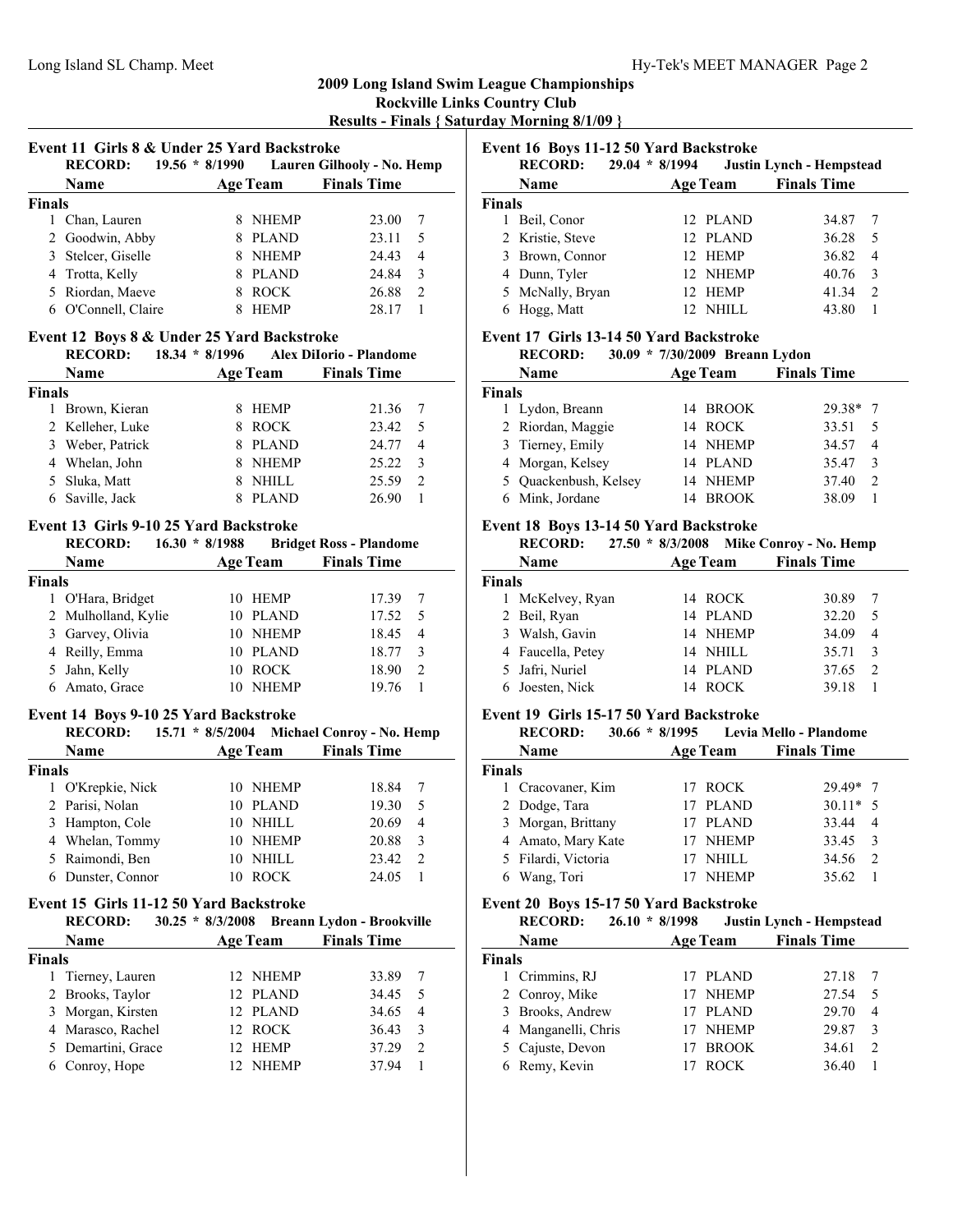# **2009 Long Island Swim League Championships Rockville Links Country Club Results - Finals { Saturday Morning 8/1/09 }**

**Event 21 Girls 8 & Under 25 Yard Breaststroke RECORD:** 17.97 \* 8/1989 **Jessica Foschi - No. Hills Name Age Team Finals Time Finals** 1 Tierney, Arden 8 NHEMP 23.27 7 2 Morris, Hailey 8 PLAND 24.20 5 3 24.69 4 Stelcer, Daniella 8 NHEMP 4 25.77 3 Quilty, Sarah 8 ROCK 5 26.78 2 Costello, Katie 8 NHILL 6 28.06 1 Sweeney, Rosie 8 HEMP

# **Event 22 Boys 8 & Under 25 Yard Breaststroke**

|               | <b>RECORD:</b><br>$19.18 * 8/1991$ |                 | <b>Billy Denisco - No. Hemp</b> |               |
|---------------|------------------------------------|-----------------|---------------------------------|---------------|
|               | Name                               | <b>Age Team</b> | <b>Finals Time</b>              |               |
| <b>Finals</b> |                                    |                 |                                 |               |
|               | Mulholland, Derek                  | <b>PLAND</b>    | 23.34                           |               |
|               | 2 Lynch, Quinn                     | <b>HEMP</b>     | 25.02                           | -5            |
|               | 3 DeCastro, Rob                    | <b>NHEMP</b>    | 25.79                           | 4             |
|               | 4 Fischer, Colin                   | <b>BROOK</b>    | 26.87                           | 3             |
|               | 5 Meindl, Bobby                    | <b>HEMP</b>     | 27.48                           | $\mathcal{D}$ |
|               | 6 Feiner, Patrick                  | <b>ROCK</b>     | 28.07                           |               |

#### **Event 23 Girls 9-10 25 Yard Breaststroke**

|               | <b>RECORD:</b>         | $16.95 * 8/1990$ |                 | Jessica Foschi - No. Hills |  |
|---------------|------------------------|------------------|-----------------|----------------------------|--|
|               | <b>Name</b>            |                  | <b>Age Team</b> | <b>Finals Time</b>         |  |
| <b>Finals</b> |                        |                  |                 |                            |  |
| 1             | Mulholland, Kylie      |                  | 10 PLAND        | $16.88*$ 7                 |  |
|               | 2 Smith, Megan         |                  | 10 PLAND        | 20.02<br>5                 |  |
|               | 3 Weppler, Sarah       |                  | 10 NHEMP        | 20.16<br>4                 |  |
|               | 4 DePhillips, Michaela |                  | 10 NHEMP        | 20.39<br>3                 |  |
|               | 5 Feiner, Grace        |                  | 10 ROCK         | 21.69<br>$\mathcal{D}$     |  |
| 6             | Agoglia, Kara          |                  | <b>ROCK</b>     | 22.59                      |  |

#### **Event 24 Boys 9-10 25 Yard Breaststroke**

|               | <b>RECORD:</b>     | $17.11 * 8/1993$ |                 | <b>Billy Denisco - No. Hemp</b> |               |
|---------------|--------------------|------------------|-----------------|---------------------------------|---------------|
|               | Name               |                  | <b>Age Team</b> | <b>Finals Time</b>              |               |
| <b>Finals</b> |                    |                  |                 |                                 |               |
|               | Grahm, Joseph      | 10               | HEMP            | 20.49                           | 7             |
|               | 2 Sluka, Andrew    | 10               | NHILL           | 22.59                           | 5             |
|               | 3 Mattone, Nick    | 10               | NHILL           | 22.60                           | 4             |
|               | 4 Bergin, Timmy    | 10               | <b>NHEMP</b>    | 23.25                           | -3            |
|               | 5 Healy, Jack      | 10               | <b>PLAND</b>    | 24.91                           | $\mathcal{L}$ |
|               | 6 Sullivan, Robert | 10               | <b>HEMP</b>     | 25.62                           |               |

# **Event 25 Girls 11-12 50 Yard Breaststroke**

| <b>RECORD:</b>      | $34.25 * 8/1992$ |                 | Jessica Foschi - No. Hills |     |
|---------------------|------------------|-----------------|----------------------------|-----|
| <b>Name</b>         |                  | <b>Age Team</b> | <b>Finals Time</b>         |     |
| <b>Finals</b>       |                  |                 |                            |     |
| Brooks, Taylor<br>1 |                  | 12 PLAND        | 37.35                      | - 7 |
| 2 Lopez, Amanda     |                  | 12 NHEMP        | 39.02                      | - 5 |
| 3 Barcia, Madeline  |                  | 12 PLAND        | 42.23                      | 4   |
| 4 Aicher, Jillian   |                  | 12 ROCK         | 43.40                      | 3   |
| 5 Dunn, Caitlin     |                  | 12 ROCK         | 44.09                      | 2   |
| 6 Duggan, Adrianna  |                  | 12 NHEMP        | 44.39                      |     |

# **Event 26 Boys 11-12 50 Yard Breaststroke**

|               | <b>RECORD:</b>       | $34.11 * 8/3/2006$ |          | <b>Michael Conroy - No. Hemp</b> |   |
|---------------|----------------------|--------------------|----------|----------------------------------|---|
|               | Name                 | <b>Age Team</b>    |          | <b>Finals Time</b>               |   |
| <b>Finals</b> |                      |                    |          |                                  |   |
|               | Brown, Ryan          |                    | 12 HEMP  | 37.14                            |   |
|               | 2 Mattone, Mike      |                    | 12 NHILL | 37.98                            | 5 |
|               | 3 Kane, Matt         |                    | 12 NHEMP | 43.20                            | 4 |
|               | 4 Pollicino, Patrick |                    | 12 PLAND | 45.94                            | 3 |
|               | 5 Donnell, Steve     |                    | 12 NHEMP | 48.14                            | 2 |
|               | 6 Harloff, Ryan      |                    | ROCK     | 48.78                            |   |

#### **Event 27 Girls 13-14 50 Yard Breaststroke**

|        | <b>RECORD:</b><br>$33.83 * 8/1992$ |    |                 | Keira Ford - No. Hemp |                |
|--------|------------------------------------|----|-----------------|-----------------------|----------------|
|        | Name                               |    | <b>Age Team</b> | <b>Finals Time</b>    |                |
| Finals |                                    |    |                 |                       |                |
|        | 1 Lydon, Breann                    |    | 14 BROOK        | 34.24                 | -7             |
|        | 2 Reilly, Courtney                 |    | 14 PLAND        | 36.09                 | 5              |
|        | 3 Paterek, Juliet                  |    | 14 PLAND        | 36.25                 | $\overline{4}$ |
|        | 4 Pegno, Margaret                  |    | 14 NHEMP        | 37.57                 | 3              |
|        | 5 Johnson, Christina               |    | 14 NHEMP        | 37.58                 | $\mathcal{D}$  |
|        | 6 Holloran, Caitlin                | 14 | <b>HEMP</b>     | 37.84                 |                |

#### **Event 28 Boys 13-14 50 Yard Breaststroke**

| <b>RECORD:</b>       |          | <b>Greg Mone - Plandome</b> |
|----------------------|----------|-----------------------------|
| Name                 | Age Team | <b>Finals Time</b>          |
| Finals               |          |                             |
| Beil, Ryan           | 14 PLAND | 33.27                       |
| 2 Tranchina, Stephen | 14 NHEMP | 36.45<br>-5                 |
| 3 Jafri, Nuriel      | 14 PLAND | 36.80<br>$\overline{4}$     |
| 4 McKelvey, Ryan     | 14 ROCK  | 37.08<br>3                  |
| 5 Chamoun, Alex      | 14 NHILL | 40.00<br>$\mathcal{L}$      |
| O'Krepkie, Jack      | 14 NHEMP | 40.92                       |
|                      |          | $30.43 * 8/1990$            |

# **Event 29 Girls 15-17 50 Yard Breaststroke**

|               | <b>RECORD:</b><br>$33.72 * 8/1995$ |                 | Keira Ford - No. Hemp |  |
|---------------|------------------------------------|-----------------|-----------------------|--|
|               | <b>Name</b>                        | <b>Age Team</b> | <b>Finals Time</b>    |  |
| <b>Finals</b> |                                    |                 |                       |  |
|               | 1 Madalena, Kathryn                | 17 ROCK         | $33.27*$ 7            |  |
|               | 2 Dodge, Tara                      | 17 PLAND        | 36.35<br>5            |  |
|               | 3 Filardi, Victoria                | NHILL N         | 37.30<br>4            |  |
|               | 4 Roberts, Caitlin                 | PLAND           | 38.82<br>3            |  |
|               | 5 Wang, Tori                       | <b>NHEMP</b>    | 40.36<br>2            |  |
|               | 6 Weppler, Catherine               | <b>NHEMP</b>    | 40.44                 |  |

# **Event 30 Boys 15-17 50 Yard Breaststroke**

|        | <b>RECORD:</b><br>$29.88 * 8/1992$ |                 | <b>Greg Mone - Plandome</b> |  |
|--------|------------------------------------|-----------------|-----------------------------|--|
|        | Name                               | <b>Age Team</b> | <b>Finals Time</b>          |  |
| Finals |                                    |                 |                             |  |
|        | Shannon, Brian                     | 17 ROCK         | $29.28*7$                   |  |
|        | 2 Conroy, Mike                     | 17 NHEMP        | 30.53<br>5                  |  |
|        | 3 Brooks, Andrew                   | 17 PLAND        | 32.72<br>$\overline{4}$     |  |
|        | 4 Johnson, Kyle                    | 17 NHEMP        | 34.31<br>3                  |  |
|        | 5 Mattone, Carl                    | NHILL.          | 34.32<br>$\mathcal{L}$      |  |
|        | 6 Goodwin, Blake                   | PLAND           | 36.20                       |  |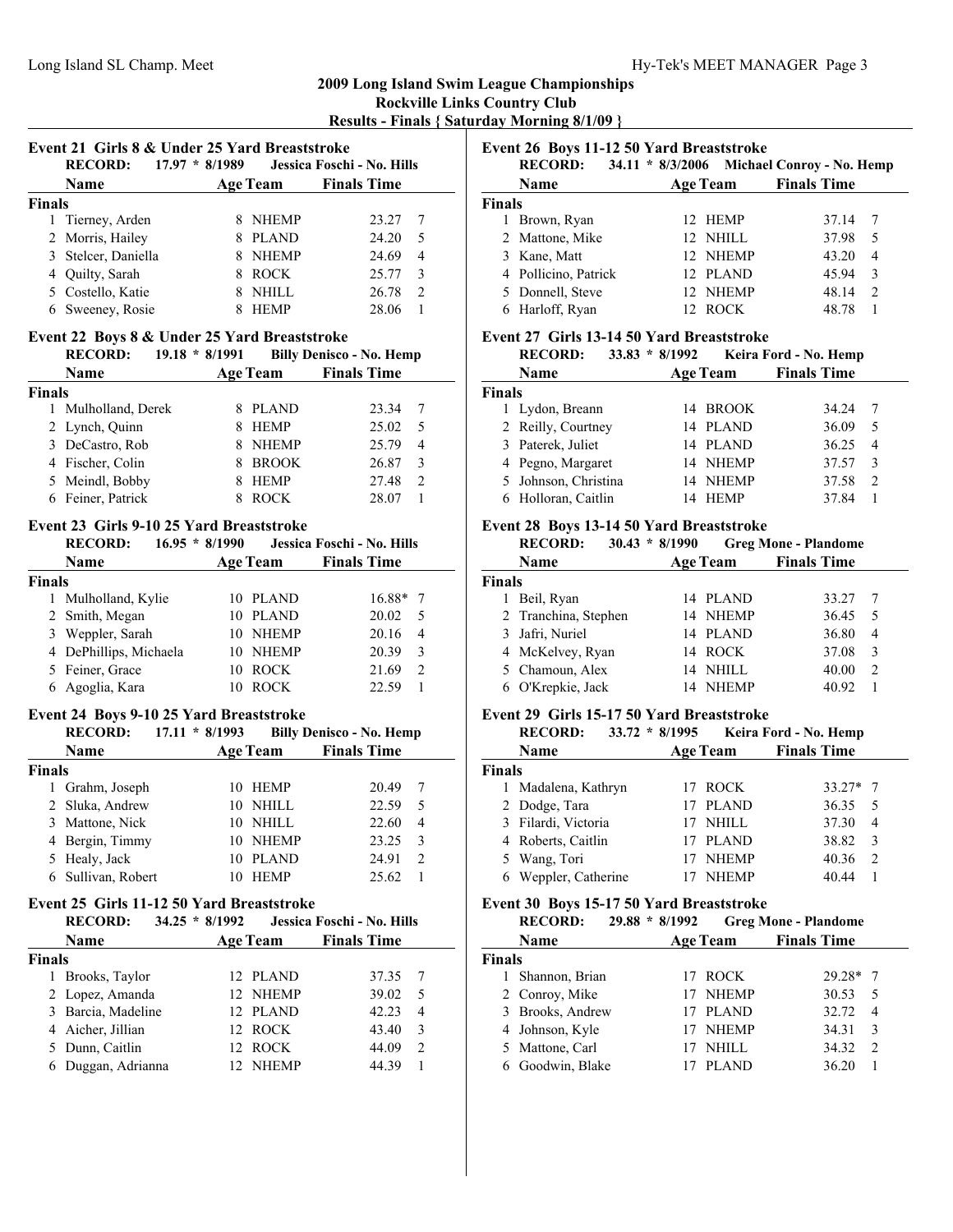# **2009 Long Island Swim League Championships Rockville Links Country Club**

**Results - Finals { Saturday Morning 8/1/09 }**

| Name                  |   | <b>Age Team</b> | <b>Finals Time</b> |    |
|-----------------------|---|-----------------|--------------------|----|
| <b>Finals</b>         |   |                 |                    |    |
| 1 Chan, Lauren        |   | <b>NHEMP</b>    | 21.83              | 7  |
| 2 Trotta, Erin        |   | <b>PLAND</b>    | 21.84              | 5  |
| 3 Trotta, Kelly       |   | <b>PLAND</b>    | 24.61              | 4  |
| 4 Croutier, Kerri     |   | <b>ROCK</b>     | 28.50              | -3 |
| 5 McDermott, Caroline | 8 | <b>ROCK</b>     | 29.10              | 2  |
| Brown, Alana<br>6     |   | <b>HEMP</b>     | 35.89              |    |

|               | www.<br>1 V.V /     | 0.1201 |                 | $\ldots$           |               |
|---------------|---------------------|--------|-----------------|--------------------|---------------|
|               | Name                |        | <b>Age Team</b> | <b>Finals Time</b> |               |
| <b>Finals</b> |                     |        |                 |                    |               |
|               | Brown, Kieran       |        | <b>HEMP</b>     | 19.88              |               |
|               | 2 Reis, Robert      |        | <b>ROCK</b>     | 21.07              | 5             |
|               | 3 Baranello, Chris  |        | NHEMP           | 21.96              | 4             |
|               | 4 DeCastro, Rob     |        | <b>NHEMP</b>    | 22.31              | $\mathcal{R}$ |
|               | 5 Fitzgerald, Logan |        | <b>ROCK</b>     | 22.50              | $\mathcal{D}$ |
|               | 6 Sluka, Matt       |        | NHILL.          | 23.33              |               |

#### **Event 33 Girls 9-10 25 Yard Butterfly**

|               | <b>RECORD:</b>        | $14.80 * 8/1987$ |                 | <b>Courtney Thompson - No.</b> |   |
|---------------|-----------------------|------------------|-----------------|--------------------------------|---|
|               | <b>Name</b>           |                  | <b>Age Team</b> | <b>Finals Time</b>             |   |
| <b>Finals</b> |                       |                  |                 |                                |   |
|               | 1 Garvey, Olivia      |                  | 10 NHEMP        | 16.01                          |   |
|               | 2 Calpin, Colleen     |                  | 10 PLAND        | 16.38                          | 5 |
|               | 3 Demartini, Clare    |                  | 10 HEMP         | 17.41                          | 4 |
|               | 4 Halloran, Lauren    | 10               | HEMP            | 17.57                          |   |
|               | 5 Smith, Megan        | 10               | <b>PLAND</b>    | 17.90                          | 2 |
|               | 6 Donnell, Rose Marie |                  | <b>NHEMP</b>    | 18.64                          |   |

# **Event 34 Boys 9-10 25 Yard Butterfly**

| <b>RECORD:</b> |                                                                                           |                  |                                                                                                         |                              |
|----------------|-------------------------------------------------------------------------------------------|------------------|---------------------------------------------------------------------------------------------------------|------------------------------|
| <b>Name</b>    |                                                                                           |                  | <b>Finals Time</b>                                                                                      |                              |
|                |                                                                                           |                  |                                                                                                         |                              |
| Walsh, Owen    |                                                                                           |                  | 16.79                                                                                                   |                              |
|                |                                                                                           |                  | 17.62                                                                                                   | - 5                          |
|                |                                                                                           |                  | 18.78                                                                                                   | 4                            |
|                |                                                                                           |                  | 18.79                                                                                                   | 3                            |
|                |                                                                                           |                  | 19.33                                                                                                   | $\mathfrak{D}$               |
|                |                                                                                           |                  | 20.17                                                                                                   |                              |
|                | <b>Finals</b><br>3 Parisi, Nolan<br>4 Mullooly, Colin<br>5 Riordan, Dan<br>6 Testa, James | 2 McCarthy, Ryan | $14.32 * 8/1994$<br><b>Age Team</b><br>10 NHEMP<br>10 HEMP<br>10 PLAND<br>10 HEMP<br>10 ROCK<br>10 ROCK | Christian Foschi - No. Hills |

# **Event 35 Girls 11-12 50 Yard Butterfly**

| <b>RECORD:</b>      |  |                                                                                                           |                             |
|---------------------|--|-----------------------------------------------------------------------------------------------------------|-----------------------------|
| <b>Name</b>         |  | <b>Finals Time</b>                                                                                        |                             |
| <b>Finals</b>       |  |                                                                                                           |                             |
| Quinn, Madeleine    |  | 30.15                                                                                                     |                             |
| 2 Tierney, Lauren   |  | 31.26                                                                                                     | - 5                         |
| 3 Schmidt, Kelli    |  | 33.52                                                                                                     | $\overline{4}$              |
| 4 Durso, Alexa      |  | 35.78                                                                                                     | 3                           |
| 5 Ouinn, Rory       |  | 35.95                                                                                                     | 2                           |
| 6 Josiah, Katherine |  | 36.94                                                                                                     |                             |
|                     |  | $29.75 * 8/1995$<br><b>Age Team</b><br>12 PLAND<br>12 NHEMP<br>12 ROCK<br>12 NHILL<br>12 PLAND<br>12 ROCK | <b>Liz Soley - Plandome</b> |

|               | Event 36 Boys 11-12 50 Yard Butterfly |  |                 |                                        |                |  |  |  |
|---------------|---------------------------------------|--|-----------------|----------------------------------------|----------------|--|--|--|
|               | <b>RECORD:</b>                        |  |                 | 28.42 * 8/1985 Sean Lavin - Brookville |                |  |  |  |
|               | <b>Name</b>                           |  | <b>Age Team</b> | <b>Finals Time</b>                     |                |  |  |  |
| <b>Finals</b> |                                       |  |                 |                                        |                |  |  |  |
|               | Roberts, James                        |  | 12 PLAND        | 32.37                                  |                |  |  |  |
|               | 2 Brown, Ryan                         |  | 12 HEMP         | 32.68                                  | .5             |  |  |  |
|               | 3 Jafri, Raphael                      |  | 12 PLAND        | 34.47                                  | 4              |  |  |  |
|               | 4 McNally, Bryan                      |  | 12 HEMP         | 36.36                                  | 3              |  |  |  |
|               | 5 Scaramucci, David                   |  | 12 NHEMP        | 40.28                                  | $\mathfrak{D}$ |  |  |  |
|               | Testa, Sean                           |  | 12 ROCK         | 41.92                                  |                |  |  |  |

#### **Event 37 Girls 13-14 50 Yard Butterfly**

|        | $28.27 * 8/1999$<br><b>RECORD:</b> |          | Karen Tellekamp - Rockville |                |
|--------|------------------------------------|----------|-----------------------------|----------------|
|        | Name                               | Age Team | <b>Finals Time</b>          |                |
| Finals |                                    |          |                             |                |
|        | 1 Moody, Bridget                   | 14 NHEMP | 30.12                       | 7              |
|        | 2 Crimmins, Brittany               | 14 PLAND | 32.39                       | 5              |
|        | 3 Tierney, Emily                   | 14 NHEMP | 33.23                       | $\overline{4}$ |
|        | 4 Riordan, Maggie                  | 14 ROCK  | 33.32                       | $\mathcal{E}$  |
|        | 5 McCooey, Regan                   | 14 PLAND | 33.62                       | $\mathcal{D}$  |
|        | 6 Mink. Jordane                    | 14 BROOK | 38.76                       |                |

#### **Event 38 Boys 13-14 50 Yard Butterfly**

|               | <b>RECORD:</b>    | $25.93 * 8/1996$ |                 | <b>Justin Lynch - Hempstead</b> |                |
|---------------|-------------------|------------------|-----------------|---------------------------------|----------------|
|               | Name              |                  | <b>Age Team</b> | <b>Finals Time</b>              |                |
| <b>Finals</b> |                   |                  |                 |                                 |                |
|               | 1 Ouinn, Damien   |                  | 14 PLAND        | 28.89                           |                |
|               | 2 Baranello, Drew |                  | 14 NHEMP        | 31.72                           | - 5            |
|               | 3 Warren, Colin   |                  | 14 ROCK         | 32.12                           | $\overline{4}$ |
|               | 4 Joesten, Nick   |                  | 14 ROCK         | 32.64                           | 3              |
|               | 5 Faucella, Petey |                  | 14 NHILL        | 33.85                           | 2              |
|               | 6 Hayes, Tommy    |                  | 14 PLAND        | 36.10                           |                |

#### **Event 39 Girls 15-17 50 Yard Butterfly**

|               | <b>RECORD:</b>      | $27.54 * 8/1997$ |                 | Lauren Gilhooly - No. Hemp |                |
|---------------|---------------------|------------------|-----------------|----------------------------|----------------|
|               | Name                |                  | <b>Age Team</b> | <b>Finals Time</b>         |                |
| <b>Finals</b> |                     |                  |                 |                            |                |
|               | Warren, Frances     |                  | 17 ROCK         | 27.77                      |                |
|               | 2 Kristie, Michele  |                  | <b>PLAND</b>    | 30.58                      | 5              |
|               | 3 Madalena, Kathryn |                  | 17 ROCK         | 30.59                      | $\overline{4}$ |
|               | 4 Bergin, Kelly     |                  | <b>NHEMP</b>    | 30.92                      | 3              |
|               | 5 Navaretta, Nicole |                  | NHILL           | 32.01                      | 2              |
|               | Cornell, Erin       |                  | PLAND           | 32.44                      |                |

# **Event 40 Boys 15-17 50 Yard Butterfly**

|               | <b>RECORD:</b><br>$24.19 * 8/2000$ |                 | <b>Kyle Haug - Plandome</b> |    |
|---------------|------------------------------------|-----------------|-----------------------------|----|
|               | Name                               | <b>Age Team</b> | <b>Finals Time</b>          |    |
| <b>Finals</b> |                                    |                 |                             |    |
|               | 1 Crimmins, RJ                     | 17 PLAND        | 25.32                       |    |
|               | 2 Shannon, Brian                   | <b>ROCK</b>     | 25.82                       | .5 |
|               | 3 Manganelli, Chris                | NHEMP           | 27.37                       | 4  |
|               | 4 Nuzzolese, Pat                   | <b>NHEMP</b>    | 27.95                       | 3  |
|               | 5 Remy, Brian                      | <b>ROCK</b>     | 31.87                       | 2  |
|               | Goodwin, Blake                     | PLAND           | 33.98                       |    |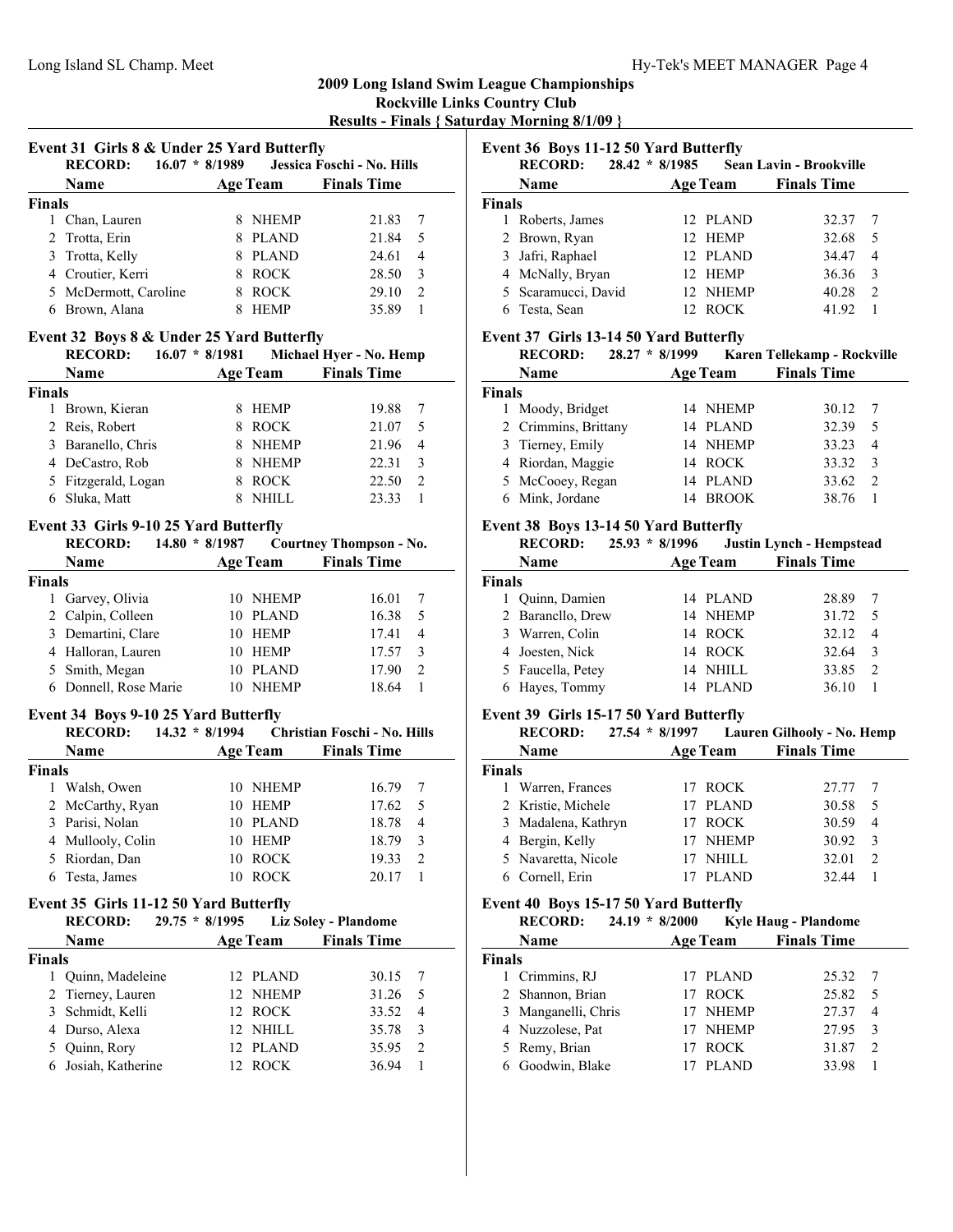# **2009 Long Island Swim League Championships**

# **Rockville Links Country Club**

| <b>Results - Finals { Saturday Morning 8/1/09 }</b> |
|-----------------------------------------------------|
| --------                                            |

L,

 $\sim$ 

|               | Event 41 Girls 8 & Under 100 Yard Medley Relay |       |                        |    |
|---------------|------------------------------------------------|-------|------------------------|----|
|               | RECORD: 1:21.19 * 8/1/1996 PLANDOME            |       |                        |    |
|               | Team                                           | Relay | <b>Finals Time</b>     |    |
| 1             | PLAND                                          | A     | 1:31.96                | 14 |
|               | 1) Trotta, Kelly 8                             |       | 2) Morris, Hailey 8    |    |
|               | 3) Trotta, Erin 8                              |       | 4) Gearty, Michaela 8  |    |
| $\mathcal{D}$ | <b>NHEMP</b>                                   | A     | 1:37.66                | 10 |
|               | 1) Stelcer, Giselle 8                          |       | 2) Tierney, Arden 8    |    |
|               | 3) Chan, Lauren 8                              |       | 4) Stelcer, Daniella 8 |    |
|               | 3 ROCK                                         | A     | 1:43.73                | 8  |
|               | 1) Riordan, Maeve 8                            |       | 2) Quilty, Sarah 8     |    |
|               | 3) Croutier, Kerri 8                           |       | 4) Baker, Annie 8      |    |
| 4             | NHILL                                          | A     | 1:55.30                | 6  |
|               | 1) Igoe, Jessie 8                              |       | 2) Kalpakis, Yvonne 8  |    |
|               | 3) Kalpakis, Francis 8                         |       | 4) Costello, Katie 8   |    |
| 5.            | <b>HEMP</b>                                    | A     | 2:19.92                | 4  |
|               | 1) O'Connell, Claire 8                         |       | 2) Sweeney, Rosie 8    |    |
|               | 3) Sullivan, Caitlin 8                         |       | 4) Brown, Alana 8      |    |

### **Event 42 Boys 8 & Under 100 Yard Medley Relay RECORD: 1:21.54 \* 8/1995 PLANDOME**

| Team                    | Relay                | <b>Finals Time</b>     |    |
|-------------------------|----------------------|------------------------|----|
| 1 NHEMP                 | A                    | 1:36.49                | 14 |
| 1) Whelan, John 8       | 2) DeCastro, Rob 8   |                        |    |
| 3) Baranello, Chris 8   |                      | 4) DeCastro, William 8 |    |
| 2 PLAND                 | A                    | 1:37.11                | 10 |
| 1) Broderick, Thomas 8  |                      | 2) Mulholland, Derek 8 |    |
| 3) Marcell, Oliver 8    | 4) Weber, Patrick 8  |                        |    |
| 3 HEMP                  | A                    | 1:44.21                | 8  |
| 1) Palazzolo, William 8 | 2) Lynch, Quinn 8    |                        |    |
| 3) Brown, Kieran 8      | 4) Meindl, Bobby 8   |                        |    |
| 4 NHILL                 | A                    | 2:07.73                | 6  |
| 1) Costello, James 8    | 2) Mele, Cristiano 8 |                        |    |
| 3) Sluka, Matt 8        |                      | 4) Melchore, Mikey 8   |    |
| <b>ROCK</b>             | A                    | DO                     |    |
| 1) Kelleher, Luke 8     | 2) Feiner, Patrick 8 |                        |    |
| 3) Reis, Robert 8       |                      | 4) Fitzgerald, Logan 8 |    |

# **Event 43 Girls 9-10 100 Yard Medley Relay RECORD:** 1:11.24 \* 8/3/2007 **PLANDOME**

**T Brooks, M Barcia, M Quinn, K Morgan**

| Team                   | Relay | <b>Finals Time</b>         |    |
|------------------------|-------|----------------------------|----|
| <b>PLAND</b><br>1      | A     | 1:11.85                    | 14 |
| 1) Reilly, Emma 10     |       | 2) Mulholland, Kylie 10    |    |
| 3) Smith, Megan 10     |       | 4) Calpin, Colleen 10      |    |
| 2 NHEMP                | A     | 1:16.00                    | 10 |
| 1) Weppler, Sarah 10   |       | 2) DePhillips, Michaela 10 |    |
| 3) Garvey, Olivia 10   |       | 4) Donnell, Rose Marie 10  |    |
| <b>HEMP</b><br>3       | A     | 1:16.08<br>8               |    |
| 1) O'Hara, Bridget 10  |       | 2) Cudahy, Caroline 10     |    |
| 3) Demartini, Clare 10 |       | 4) Halloran, Lauren 10     |    |
| <b>ROCK</b><br>4       | A     | 1:18.57<br>6               |    |
| 1) Jahn, Kelly 10      |       | 2) Feiner, Grace 10        |    |
| 3) Reis, Michaela 10   |       | 4) Cameron, Emily 10       |    |
|                        |       |                            |    |

| 5.             | NHILL                                    | A     | 1:27.71                | 4  |
|----------------|------------------------------------------|-------|------------------------|----|
|                | 1) Mele, Sophia 10                       |       | 2) Cervoni, Maria 10   |    |
|                | 3) Cervoni, Julia 10                     |       | 4) Plansker, Olivia 10 |    |
|                | Event 44 Boys 9-10 100 Yard Medley Relay |       |                        |    |
|                | RECORD: 1:08.87 * 8/1990                 |       | <b>PLANDOME</b>        |    |
|                | Team                                     | Relay | <b>Finals Time</b>     |    |
| $\mathbf{1}$   | <b>NHEMP</b>                             | A     | 1:18.50                | 14 |
|                | 1) O'Krepkie, Nick 10                    |       | 2) Bergin, Timmy 10    |    |
|                | 3) Walsh, Owen 10                        |       | 4) Whelan, Tommy 10    |    |
| $\mathfrak{D}$ | NHILL                                    | A     | 1:22.05                | 10 |
|                | 1) Raimondi, Ben 10                      |       | 2) Sluka, Andrew 10    |    |
|                | 3) Raimondi, Anthony 10                  |       | 4) Mattone, Nick 10    |    |
|                | 3 HEMP                                   | A     | 1:22.06                | 8  |
|                | 1) Mullooly, Colin 10                    |       | 2) Sullivan, Robert 10 |    |
|                | 3) McCarthy, Ryan 10                     |       | 4) Grahm, Joseph 10    |    |
| 4              | <b>ROCK</b>                              | A     | 1:31.80                | 6  |
|                | 1) Marasco, Joe 10                       |       | 2) Dunster, Connor 10  |    |
|                | 3) Testa, James 10                       |       | 4) Riordan, Dan 10     |    |
|                | <b>PLAND</b>                             | A     | DQ                     |    |
|                | 1) Parisi, Nolan 10                      |       | 2) Healy, Jack 10      |    |
|                | 3) Ressa, Garrett 10                     |       | 4) Downing, Jack 10    |    |

#### **Event 45 Girls 11-12 200 Yard Medley Relay<br><b>RECORD:** 2:17.14 \* 8/1995 PLANDOME  $RFCORD: 2.17.14 * 8/1995$

| KEUUKD: 4:17.14 " 0/1993 | FLANDVINE            |                           |    |
|--------------------------|----------------------|---------------------------|----|
| Team                     | Relav                | <b>Finals Time</b>        |    |
| <b>PLAND</b>             | A                    | $2:15.75*$ 14             |    |
| 1) Morgan, Kirsten 12    | 2) Brooks, Taylor 12 |                           |    |
| 3) Ouinn, Madeleine 12   | 4) Quinn, Rory 12    |                           |    |
| 2 NHEMP                  | A                    | 2:23.12                   | 10 |
| 1) Conroy, Hope 12       | 2) Lopez, Amanda 12  |                           |    |
| 3) Tierney, Lauren 12    |                      | 4) DeCastro, Gabriella 12 |    |
| <b>ROCK</b>              | A                    | 2:27.10                   | 8  |
| 1) Marasco, Rachel 12    | 2) Dunn, Caitlin 12  |                           |    |
| 3) Josiah, Katherine 12  | 4) Schmidt, Kelli 12 |                           |    |
| <b>HEMP</b>              | A                    | 2:44.55                   | 6  |
| 1) Demartini, Grace 12   |                      | 2) McDonald, Hayley 12    |    |
| 3) Mollitor, Makenzi 12  | 4) Kaplan, Brooke 12 |                           |    |

### **Event 46 Boys 11-12 200 Yard Medley Relay RECORD:** 2:13.66 \* 8/1989 **PLANDOME**

| Team                    | Relay            | <b>Finals Time</b>     |     |
|-------------------------|------------------|------------------------|-----|
| <b>HEMP</b>             | A                | 2:32.38                | 14  |
| 1) Brown, Connor 12     |                  | 2) Brown, Ryan 12      |     |
| 3) McNally, Bryan 12    |                  | 4) Anthony, Billy 12   |     |
| 2 NHEMP                 | A                | 2:43.51                | -10 |
| 1) Dunn, Tyler 12       |                  | 2) Donnell, Steve 12   |     |
| 3) Scaramucci, David 12 | 4) Kane, Matt 12 |                        |     |
| 3 ROCK                  | A                | 2:53.47                | 8   |
| 1) Cameron, Aidan 12    |                  | 2) Harloff, Ryan 12    |     |
| 3) Testa, Sean 12       |                  | 4) Navarino, Daniel 12 |     |
| <b>PLAND</b>            | A                | DO                     |     |
| 1) Beil, Conor 12       |                  | 2) Kristie, Steve 12   |     |
| 3) Jafri, Raphael 12    |                  | 4) Roberts, James 12   |     |